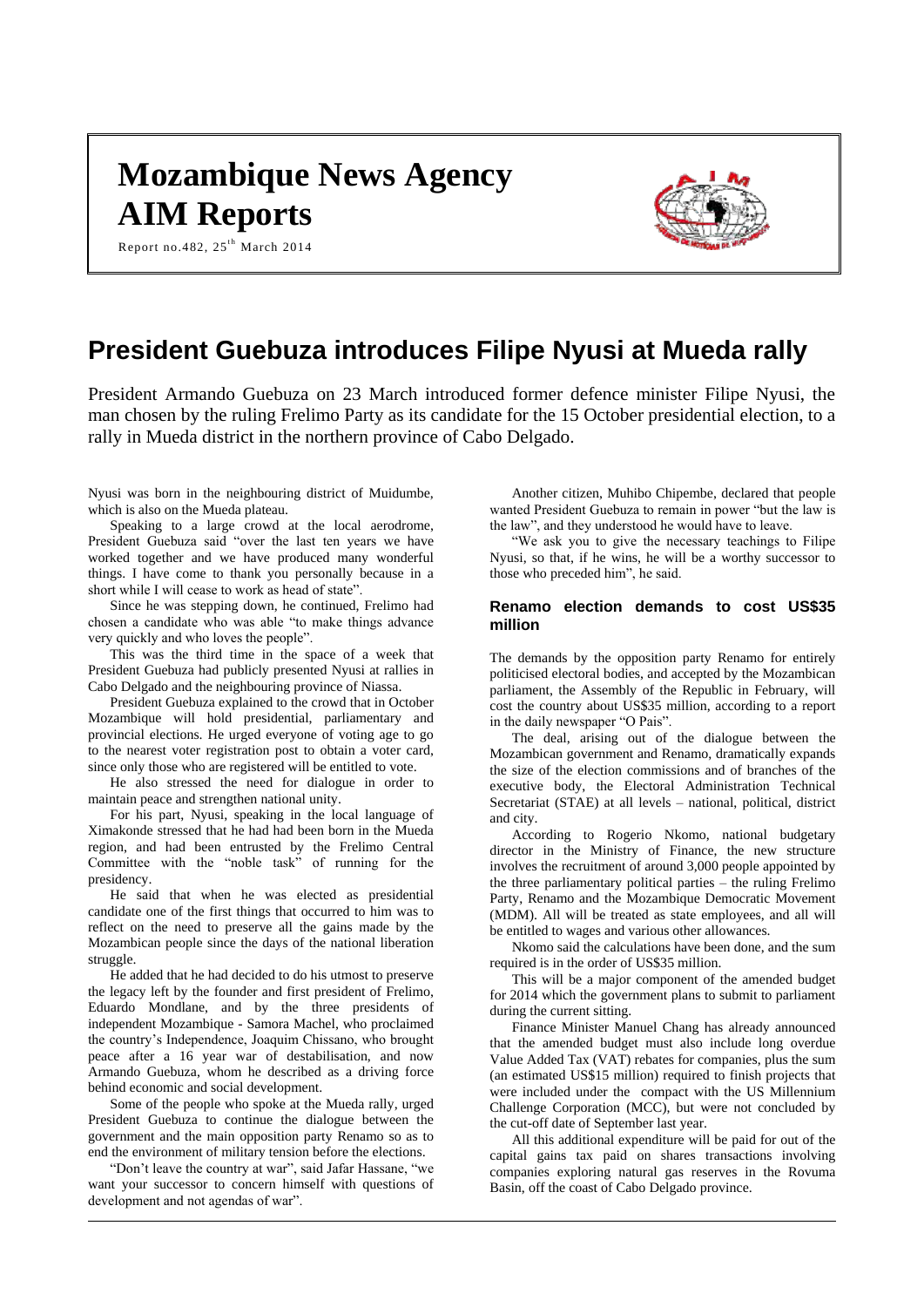# **Electricity tariffs "unsustainable"**

The chairperson of publicly owned electricity company EDM, Augusto de Sousa Fernando, has warned that the current EDM tariffs are unsustainable and must be increased.

In the daily newspaper "Noticias", Fernando pointed out that the costs of purchasing energy have risen sharply, because EDM is now buying not only relatively cheap hydroelectric power from the Cahora Bassa dam on the Zambezi, but also much from more expensive gas-fired stations.

Mozambique's power consumption is growing by 70 megawatts a year, said Fernando, which has obliged EDM to look for sources of electricity other than Cahora Bassa.

He said that EDM pays about US\$50 million a year for 500 megawatts from Cahora Bassa – which is the same sum it would pay for 150 megawatts from the gas-fired station at Ressano Garcia, on the border with South Africa, operated by the company Aggreko.

Importing power from the South African electricity company Eskom is an even more expensive option. "Last year we purchased only four per cent of the energy needed for domestic consumption from South Africa – but it represented over 40 per cent of total expenditure", said Fernando. "It's very expensive but we have no alternative".

The total amount paid by EDM for electricity in 2011 was US\$63 million rising to US\$84 million in 2013. This year, because of purchases from the Aggreko power station, it will rise to US\$133 million. The projection for 2017 is US\$470 million.

EDM's peak demand is 761 megawatts. Cahora Bassa supplies only  $500$  megawatts – so, even with EDM's own power stations at Chicamba and Mavuzi in Manica province (which are currently undergoing rehabilitation), there is no escape from buying power from Aggreko and Eskom.

The difference in prices is staggering. EDM pays 1,080 meticais (US\$35.8) per megawatt-hour from Cahora Bassa. Power from Aggreko costs more than four times that amount, at 4,500 meticais per megawatt-hour. And Eskom sells its power to EDM for 7,500 meticais per megawatt-hour.

But EDM's average sales price to its clients is 2,400 meticais per megawatt-hour.

A planned coal-fired power station at Moatize will be cheaper than Aggreko or Eskom, but more expensive than Cahora Bassa. Fernando put the Moatize price at 3,000 meticais per megawatt-hour. EDM will buy 55 megawatts from the first phase of the Moatize station, but that will not be ready until 2017.

The increased expenditure is now calling into question EDM's ability to pay HCB, the operator of the Cahora Bassa dam, on time. Until recently EDM paid HCB regularly, but "now we are paying with difficulties", Fernando admitted.

EDM's financial problems were making repairs difficult. "Sometimes underground cables burn out, and the company does not have the immediate financial capacity to import new ones, and we have to use alternative solutions to ensure that electricity continues to reach the clients", he said. "If the company continues to have no money, in the future we won't even have the capacity to buy overhead cables".

The solution lay in raising the price of electricity, and encouraging savings. On average, he said, EDM was paying nine meticais per kilowatt hour, and selling electricity for eight meticais per kilowatt hour. The ideal would be an average price of 10 to 12 meticais per kilowatt hour.

Prices would be differentiated, he said, with industrial consumers subsidising domestic consumers. A tariff adjustment should "look after the most vulnerable strata by making the major consumers pay more". Furthermore electricity should cost more at peak hours, after 19.00.

Fernando said EDM is encouraging consumers to switch from incandescent to low energy light bulbs. "We have bought about 50,000 low energy light bulbs, for consumers to use and understand the advantages", he stressed.

Fernando wanted the government to ban the import and sale of incandescent bulbs. If each of EDM's clients replaced two incandescent bulbs with low energy bulbs "we would save 50 megawatts and almost \$15 million a year", he said.

#### **Government and ACWA sign agreement**

The Mozambican government and the Saudi Arabian company ACWA Power signed a concession agreement in Maputo on 14 March for the construction of a coal-fired power station in Moatize district, in Tete province.

The power station, which will produce 300 megawatts in its first phase, will be built at the mouth of the gigantic open cast coal mine in Moatize, operated by the Brazilian company Vale. It will use as its raw material the coal mined by Vale which is not of good enough quality for export.

Thus higher grade coal (particularly coking coal) will be exported, while lower grade coal will produce electricity.

A second phase will lift capacity to 600 megawatts. The concession is for 25 years, and the estimated investment is a billion US dollars.

The project will be run by Acwa Power Moatize Termoelectrica SA, a consortium whose main shareholders are Acwa Power, Vale and Mitsui of Japan. There are two Mozambican minority shareholders, the Whatana Investment Group (whose chairperson is the former first lady, Graca Machel), with eight per cent and the publicly-owned electricity company, EDM, with five per cent.

245 megawatts of the initial power generated will be used by Vale itself, while the remaining 55 megawatts will be bought by EDM to feed the national electricity grid, according to the chairperson of ACWA Power Paddy Padmanathan.

Construction of the power station will start in the second quarter of this year, and it will begin to generate power in 2017. The power station will create 2,800 jobs during the construction phase, and there will be 160 permanent jobs during the lifetime of the station.

#### **Maputo province declared free of landmines**

Maputo province was declared "free of land mines" at a ceremony held in Boane district on 21 March.

Speaking at the event, Deputy Foreign minister Henrique Banze said that the demining programme, which was begun over two decades ago, has made excellent progress, and the country is in the final stage of removing the land mines sown in its soil.

Under the Ottawa Convention on the banning of antipersonnel land mines, Mozambique should have completed demining by 2009, ten years after acceding to the treaty. This proved impossible, and so Mozambique applied for and was granted a five year extension.

If the demining really is completed by the end of this year, then Mozambique will win the status of "a country free of land mines".

Maputo is the sixth province to be declared free of land mines. The others are Niassa, Cabo Delgado, Nampula, Zambezia and Gaza.

This leaves Inhambane in the south of the country, and Sofala, Manica and Tete in the centre. According to Banze in these four provinces there are still 4.2 million square metres of land suspected of being mined.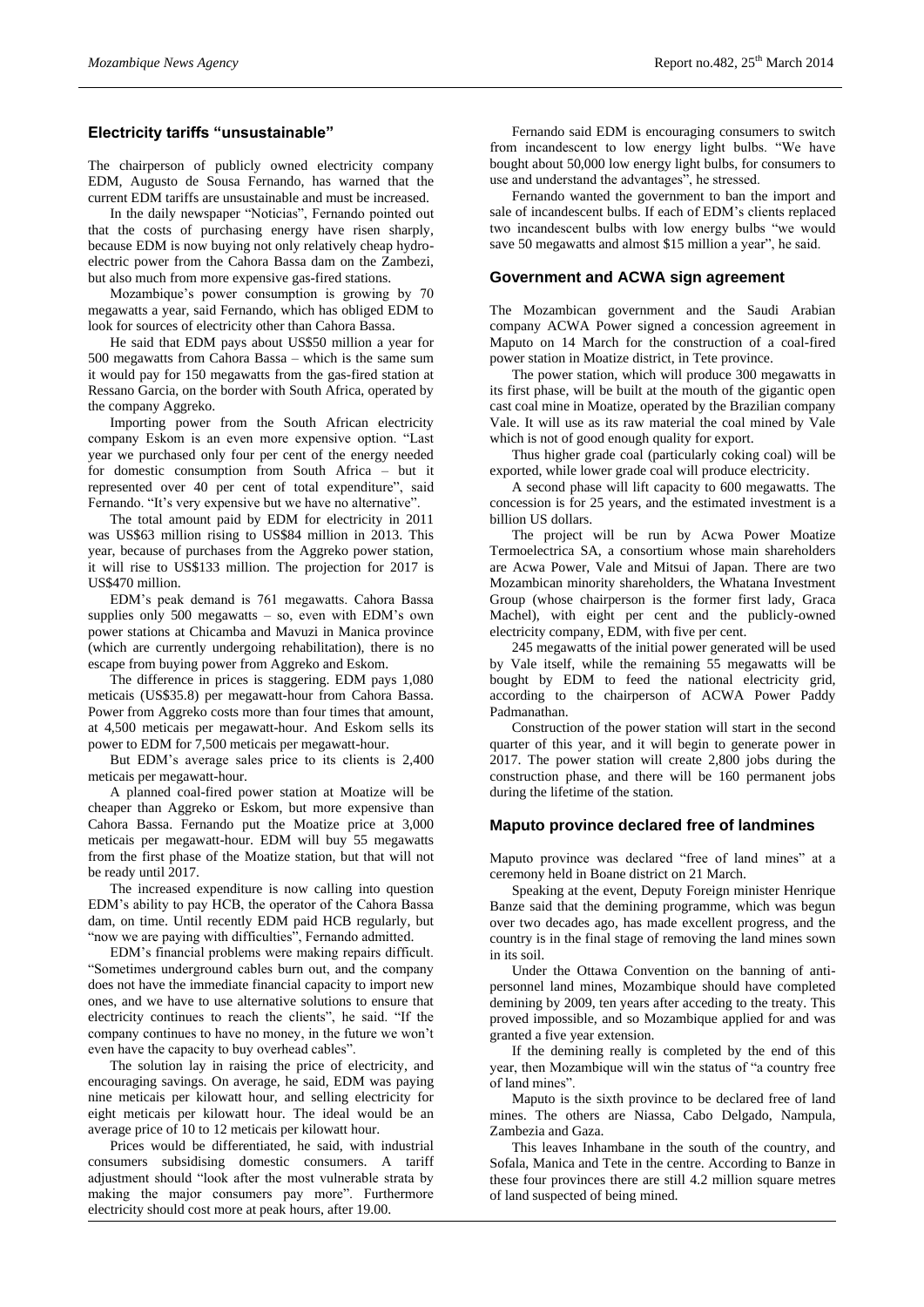# **Discriminatory articles removed from draft penal code**

The legal and constitutional affairs commission of the Mozambican parliament, the Assembly of the Republic, has removed from the draft penal code several articles that violated women's rights, the commission's chairperson, Teodoro Waty, told reporters on 20 March.

The most notorious of these articles, carried over from Article 400 of the Portuguese penal code of 1886, stated that cases of rape or other sexual offences will be dropped if the rapist marries his victim. If the rapist has already been sentenced, the marriage would suspend the sentence, which would only be enforced if the couple divorced or separated.

This article has been in the Code for 128 years – but since independence it has never been used. In its initial redraft of the Penal Code, the Commission missed the opportunity to scrap this and several other ancient Portuguese provisions that were both antiquated and outrageous.

Similarly, the article on rape initially retained from the Portuguese code the concept of "illicit copulation" as the only form of rape. Since copulation in marriage is regarded as licit, the code did not recognise, let alone outlaw, marital rape.

Waty told AIM that the Commission withdrew the articles in question several weeks ago, because it regarded them as "offending against Mozambican dignity and culture".

He was speaking after civil society organisations marched through the streets of Maputo and handed in a petition to the Assembly protesting against the discriminatory articles that violate the rights of women and children.

"In the Commission, we discussed the draft code and we reached consensus to withdraw all articles that call human rights into question", said Waty. "I guarantee that 100 per cent of the articles presented in the civil society petition are no longer in the draft. They were withdrawn before February".

He accused the civil society organisations of not following the activities of the parliamentary commissions.

But the commission did not make its decisions public, and the women's rights organisations can hardly be blamed for not knowing something which the commission appeared to keep under wraps.

Nonetheless, Waty thought the presence of the demonstrators in the Assembly was "positive". He added that a public report on the revision of the Penal Code is being finalised and will be presented to the Assembly plenary in a matter of days.

The Penal Code was inherited from Portuguese colonial rule and since independence in 1975 it has only undergone piecemeal amendment. The current revision is the first attempt to overhaul the code from beginning to end.

## **NGO calls for public consultation on hydrocarbon law**

The anti-corruption NGO, the Centre for Public Integrity (CIP) has criticised the Mozambican government for failing to hold public consultations around a draft law on hydrocarbons that will shortly be submitted to the Mozambican parliament, the Assembly of the Republic.

The new legislation will set the legal framework for the LNG (liquefied natural gas) facilities to be built in Palma district, in the northern province of Cabo Delgado.

A statement from CIP declares "the government has not informed the public of the process nor has it encouraged

public discussion on the monumental choices facing the country. Given past practice, we worry that there will be no public consultations at all".

The LNG plant will be the largest investment in Mozambican history. Two consortia, headed by Anadarko of the United States and the Italian company ENI, are involved. Both have found vast deposits of natural gas off the Cabo Delgado coast. Estimates are that extracting the gas, piping it to shore and liquefying it will require an investment of at least US\$18 billon.

CIP accepts that negotiations with the companies need to be confidential, but not that a shroud of secrecy should be thrown over the entire process. "Societal decisions that will affect the long-term future of the country are being made with no public discussion and no debate in Parliament", it warns. "Consultations with companies have been completed and reports indicate that the plans are already well developed. But the debate so far has been limited to a select few. Decisions of vast consequence are once again being taken without any public consultation".

Among the decisions which CIP believes should be open to public debate are Mozambique's own stake in the LNG project and how it will be financed. Currently the publiclyowned National Hydrocarbon Company (ENH), under the Exploration and Production Concession contracts, signed in 2006, has the right to take a stake of between 10 and 15 per cent in the project. But where will the money for this come from?

CIP notes that the government seems to have chosen to obtain an equity stake "in both offshore fields and onshore LNG, massively increasing the money that ENH will need to borrow. Furthermore, there has been no public discussion on ENH's potential source of financing or the terms that will accompany the borrowing of perhaps 20 per cent of the country's total GDP".

"It is only right that Mozambique seeks to maximize its role in the development of our natural resources", CIP adds. "But little is known about ENH operations. As they do not provide significant annual reports to Parliament, it is impossible to know whether they are good stewards of resources that belong to all Mozambicans".

The original terms of the 2006 contracts were "unusually generous to the companies", CIP says. It asks whether the government will use the current opportunity presented by passing new legislation on LNG "to ensure a fairer share of the profits, or will even more concessions be made?"

"Reports suggest that significant concessions are being offered on the condition that government revenue begins in 2019", CIP warns. "Why is a start date of 2019 so important to the government and how much are they willing to give away in order to get it?"

CIP also asks what general terms are being offered in the non-binding gas sales agreement that Anadarko has recently concluded. The problem here is that Mozambican LNG is destined for Asian markets where natural gas prices have traditionally been high. Asian gas purchasers are now trying to push the price down, by tying it, not just to crude oil prices, as has previously been the case, but also to US shale gas prices.

"All publicly reported government revenue projections for the Rovuma Basin have assumed a direct link to crude oil prices", CIP points out. "What are the implications for government revenue of creating a link to US prices as well?"

The document warns that unfair pricing formulas and bad fiscal terms can both pose threats to government revenue.